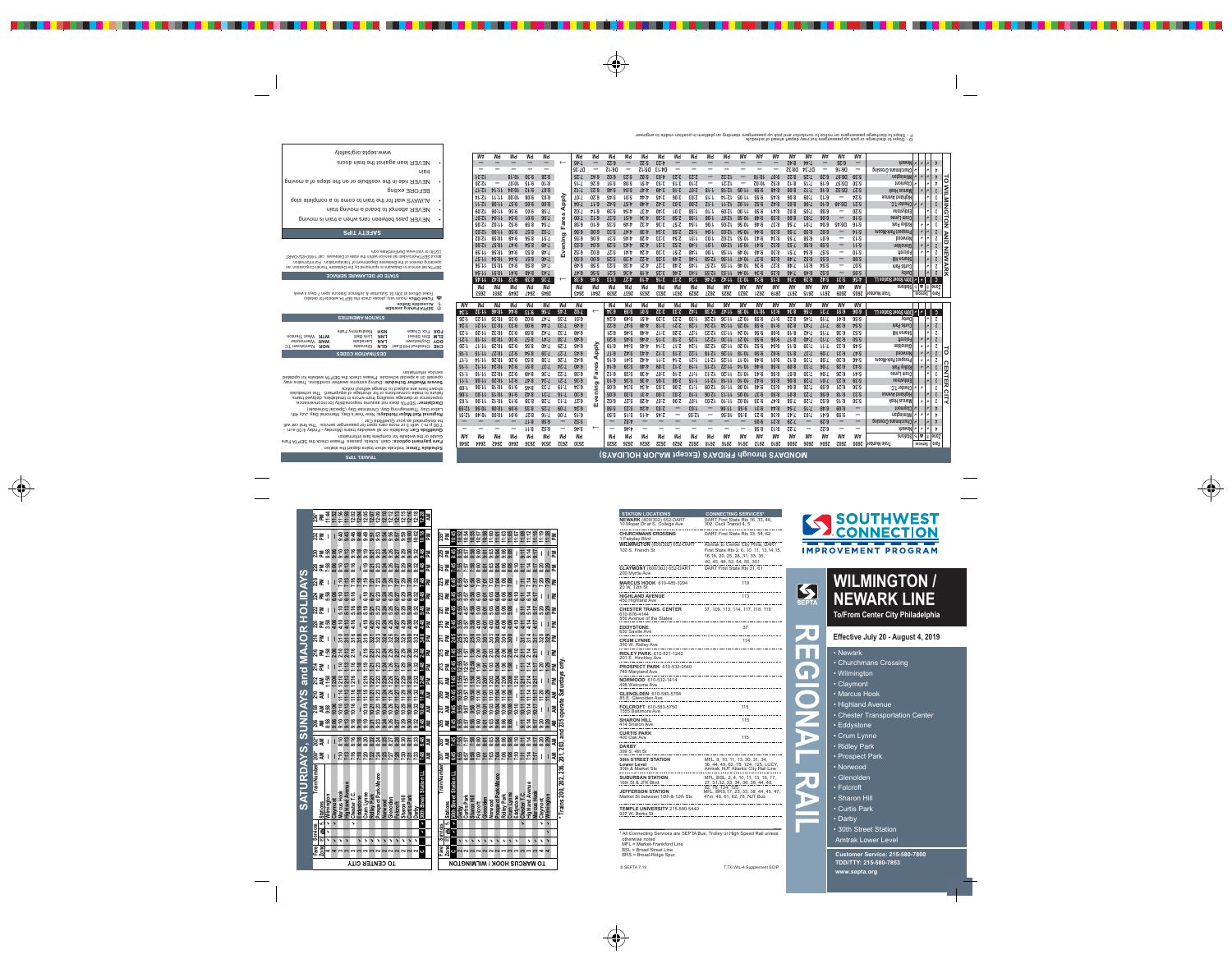**G** Ticket Office (hours vary, please check the SEPTA website for details) Ticket Offices at 30th St, Suburban & Jefferson Stations open 7 days a week

#### **STATION AMENITIES**

#### è **SEPTA Parking available** é **Accessible Station**

D - Stops to discharge or pick up passengers but may depart ahead of schedule F - Stops to discharge passengers on notice to conductor and pick up passengers standing on platform in position visible to engineer

#### **STATE OF DELAWARE SERVICE**

SEPTA rail service in Delaware is sponsored by the Delaware Transit Corporation, an operating division of the Delaware Department of Transportation. For information about SEPTA-provided rail service within the state of Delaware, call 1-800-652-DART (3278) or visit www.DartFirstState.com.

#### **DESTINATION CODES**

**CHE** Chestnut Hill East **DOY** Doylestown **ELM** Elm Street **FOX** Fox Chase

**GLN** Glenside **LAN** Lansdale **LNK** Link Belt **NSH** Neshaminy Falls

**NOR** Norristown TC **WAR** Warminster **WTR** West Trenton

**Schedule Times:** Indicate when trains depart the station

are payment options: cash, tickets, passes. Please check the SEPTA Fare and payment operator case, active, present increased in

**QuietRide Car:** Available on all weekday trains (Monday - Friday 4:00 a.m. - 7:00 p.m.) with 3 or more cars open for passenger service. The first car will be designated as your QuietRide Car

**Regional Rail Major Holidays:** New Year's Day, Memorial Day, July 4th,<br>Labor Day, Thanksgiving Day, Christmas Day (Special Schedule)

**Disclaimer:** SEPTA does not assume responsibility for inconvenience, experience or damage resulting from errors in timetables, delayed trains, failure to make connections or for shortage of equipment. The schedules shown here are subject to change without notice

**Severe Weather Schedule:** During extreme weather conditions, Trains may operate on a special schedule. Please check the SEPTA website for updated .<br>ervice information

#### **TRAVEL TIPS**

NEVER pass between cars when a train is moving

NEVER attempt to board a moving train

ALWAYS wait for the train to come to a complete stop

BEFORE exiting

 NEVER ride in the vestibule or on the steps of a moving train

NEVER lean against the train doors

www.septa.org/safety

#### **SAFETY TIPS**

**MONDAYS through FRIDAYS (Except MAJOR HOLIDAYS)**

|        | <b>Fare</b>    | <b>Services</b>      |               | <b>Train Number</b>                                            | 2600                     | 2602                     | 2604                     | 2606            | 2608      | 2610 | 2612      | 2614                     | 2616      | 2618      | 2652      | 2620      | 2622      | 2624      | 2626                     | 2628      |               | 2630      | 2632                     | 2634      | 2636      | 2640      | 2642      | 2644      | 2648  |
|--------|----------------|----------------------|---------------|----------------------------------------------------------------|--------------------------|--------------------------|--------------------------|-----------------|-----------|------|-----------|--------------------------|-----------|-----------|-----------|-----------|-----------|-----------|--------------------------|-----------|---------------|-----------|--------------------------|-----------|-----------|-----------|-----------|-----------|-------|
|        | <b>Zone</b>    |                      |               | <b>Stations</b>                                                | ΑM                       | <b>AM</b>                | ΑМ                       | AM              | АM        | ΑМ   | ΑM        | ΑM                       | ΑM        | <b>PM</b> | <b>PM</b> | PM        | <b>PM</b> | <b>PM</b> | <b>PM</b>                | <b>PM</b> |               | <b>PM</b> | <b>PM</b>                | <b>PM</b> | <b>PM</b> | <b>PM</b> | PM        | <b>PM</b> | AM    |
|        | 4              | ノーノ                  |               | ∨ Newark                                                       |                          | -                        | 6:22                     | $\qquad \qquad$ | 7:22      | 8:13 | 8:58      | -                        |           |           |           |           |           |           | 4:46                     | —         | $\rightarrow$ | 5:46      | $\overline{\phantom{0}}$ | 6:52      | 8:11      | -         |           |           | -     |
|        | $\overline{4}$ |                      |               | <b>IChurchmans Crossing</b>                                    | -                        |                          | 6:29                     |                 | 7:29      | 8:21 | 9:05      |                          |           |           |           |           |           |           | 4:52                     | —         |               | 5:52      |                          | 6:58      | 8:17      |           |           |           |       |
|        | 4              |                      |               | $\vee$ Wilmington                                              | $\overline{\phantom{0}}$ | 5:59                     | 6:41                     | 7:03            | 7:43      | 8:36 | 9:23      | 9:50                     | 10:56     |           | 12:55     |           | 2:45      | 4:15      | 5:15                     | 5:50      |               | 6:15      | 7:00                     | 7:16      | 8:27      | 9:01      | 10:00     | 10:48     | 12:51 |
|        | $\overline{4}$ |                      |               | <b>Claymont</b>                                                |                          | 6:09                     | 6:49                     | 7:15            | 7:54      | 8:44 | 9:31      | 9:58                     | 11:06     |           | 1:03      |           | 2:53      | 4:24      | 5:23                     | 5:58      |               | 6:24      | 7:09                     | 7:25      | 8:35      | 9:09      | 10:08     | 10:56     | 12:59 |
|        | 3              |                      |               | Marcus Hook                                                    | 5:30                     | 6:15                     | 6:53                     | 7:20            | 7:58      | 8:47 | 9:35      | 10:02                    | 11:10     | 12:03     | 1:07      | 2:00      | 2:57      | 4:28      | 5:27                     | 6:02      | Щ             | 6:27      | 7:13                     | 7:28      | 8:39      | 9:13      | 10:12     | 11:00     | 1:03  |
| ပ      | $\overline{3}$ |                      |               | Highland Avenue                                                | 5:33                     | 6:18                     | 6:56                     | 7:23            | 8:01      | 8:50 | 9:37      | 10:05                    | 11:13     | 12:06     | 1:10      | 2:03      | 3:00      | 4:31      | 5:30                     | 6:05      | vening        | 6:30      | 7:16                     | 7:31      | 8:42      | 9:16      | 10:15     | 11:03     | 1:06  |
| ≃      | 3              |                      |               | Chester T.C.                                                   | 5:36                     | 6:21                     | 6:59                     | 7:26            | 8:04      | 8:53 | 9:40      | 10:08                    | 11:16     | 12:09     | 1:13      | 2:06      | 3:03      | 4:34      | 5:34                     | 6:08      |               | 6:34      | 7:19                     | 7:33      | 8:45      | 9:19      | 10:18     | 11:06     | 1:09  |
| ш      | -3             |                      |               | Eddystone                                                      | 5:39                     | 6:23                     | 7:01                     | 7:28            | 8:06      | 8:55 | 9:42      | 10:10                    | 11:18     | 12:11     | 1:15      | 2:08      | 3:05      | 4:36      | 5:36                     | 6:10      |               | 6:36      | 7:21                     | 7:34      | 8:47      | 9:21      | 10:20     | 11:08     | 1:11  |
| Z      | 3              |                      |               | Crum Lynne                                                     | 5:41                     | 6:26                     | 7:04                     | 7:30            | 8:07      | 8:56 | 9:43      | 10:12                    | 11:20     | 12:13     | 1:17      | 2:10      | 3:07      | 4:38      | 5:38                     | 6:12      | m             | 6:38      | 7:22                     | 7:36      | 8:49      | 9:22      | 10:22     | 11:10     | 1:13  |
| ш      | $\mathbf{3}$   |                      |               | <b>Ridley Park</b>                                             | 5:43                     | 6:28                     | 7:06                     | 7:33            | 8:09      | 8:58 | 9:46      | 10:14                    | 11:22     | 12:15     | 1:19      | 2:12      | 3:09      | 4:40      | 5:39                     | 6:14      | are           | 6:40      | 7:24                     | 7:37      | 8:51      | 9:24      | 10:24     | 11:12     | 1:15  |
|        | $\overline{2}$ |                      |               | <b>Prospect Park-Moore</b>                                     | 5:46                     | 6:30                     | 7:08                     | 7:35            | 8:12      | 9:01 | 9:48      | 10:17                    | 11:25     | 12:17     | 1:21      | 2:14      | 3:11      | 4:42      | 5:41                     | 6:16      | <b>in</b>     | 6:42      | 7:26                     | 7:38      | 8:53      | 9:26      | 10:26     | 11:14     | 1:17  |
| O      | $\overline{2}$ |                      |               | Norwood                                                        | 5:47                     | 6:31                     | 7:09                     | 7:37            | 8:13      | 9:02 | 9:50      | 10:18                    | 11:26     | 12:18     | 1:22      | 2:15      | 3:12      | 4:43      | 5:42                     | 6:17      | Apply         | 6:43      | 7:27                     | 7:39      | 8:54      | 9:27      | 10:27     | 11:15     | 1:18  |
|        | $\overline{2}$ |                      |               | Glenolden                                                      | 5:49                     | 6:33                     | 7:11                     | 7:39            | 8:15      | 9:04 | 9:52      | 10:20                    | 11:29     | 12:20     | 1:24      | 2:17      | 3:14      | 4:45      | 5:44                     | 6:19      |               | 6:45      | 7:29                     | 7:40      | 8:56      | 9:29      | 10:29     | 11:17     | 1:20  |
|        | $\overline{2}$ |                      |               | Folcroft                                                       | 5:50                     | 6:35                     | 7:13                     | 7:40            | 8:17      | 9:06 | 9:55      | 10:21                    | 11:30     | 12:21     | 1:25      | 2:18      | 3:15      | 4:46      | 5:45                     | 6:20      |               | 6:46      | 7:30                     | 7:41      | 8:57      | 9:30      | 10:30     | 11:18     | 1:21  |
|        | $\overline{2}$ |                      |               | <b>Sharon Hill</b>                                             | 5:53                     | 6:38                     | 7:15                     | 7:42            | 8:19      | 9:08 | 9:56      | 10:24                    | 11:33     | 12:23     | 1:27      | 2:20      | 3:17      | 4:48      | 5:46                     | 6:21      |               | 6:48      | 7:32                     | 7:42      | 8:59      | 9:32      | 10:32     | 11:20     | 1:23  |
|        | $\overline{2}$ |                      |               | <b>Curtis Park</b>                                             | 5:54                     | 6:39                     | 7:17                     | 7:43            | 8:20      | 9:10 | 9:58      | 10:25                    | 11:34     | 12:24     | 1:28      | 2:21      | 3:18      | 4:49      | 5:47                     | 6:22      |               | 6:49      | 7:33                     | 7:44      | 9:00      | 9:33      | 10:33     | 11:21     | 1:24  |
|        | $\overline{2}$ |                      |               | Darby                                                          | 5:56                     | 6:41                     | 7:19                     | 7:45            | 8:22      | 9:17 | 9:59      | 10:27                    | 11:36     | 12:26     | 1:30      | 2:23      | 3:20      | 4:51      | 5:49                     | 6:24      |               | 6:51      | 7:35                     | 7:47      | 9:02      | 9:35      | 10:35     | 11:23     | 1:26  |
|        |                |                      |               | v v 30th Street Station L                                      | 6:06                     | 6:51                     | 7:31                     | 7:56            | 8:34      | 9:31 | 10:10     | 10:39                    | 11:47     | 12:38     | 1:42      | 2:33      | 3:32      | 5:01      | 5:59                     | 6:34      | $\rightarrow$ | 7:02      | 7:45                     | 7:56      | 9:13      | 9:44      | 10:46     | 11:32     | 1:34  |
|        |                |                      |               |                                                                | <b>AM</b>                | <b>AM</b>                | AM                       | <b>AM</b>       | <b>AM</b> | AM   | AM        | <b>AM</b>                | <b>AM</b> | <b>PM</b> | <b>PM</b> | PM        | <b>PM</b> | <b>PM</b> | <b>PM</b>                | <b>PM</b> |               | PM        | <b>PM</b>                | PM        | <b>PM</b> | <b>PM</b> | <b>PM</b> | <b>PM</b> | AM    |
|        |                |                      |               |                                                                |                          |                          |                          |                 |           |      |           |                          |           |           |           |           |           |           |                          |           |               |           |                          |           |           |           |           |           |       |
|        |                | <b>Fare</b> Services |               | <b>Train Number</b>                                            | 2605                     | 2609                     | 2611                     | 2615            | 2617      | 2619 | 2621      | 2623                     | 2625      | 2627      | 2629      | 2631      | 2633      | 2635      | 2637                     | 2639      | 2641          | 2643      |                          | 2645      | 2647      | 2649      | 2651      | 2653      |       |
|        |                |                      |               | Zone <sup>®</sup> 画 も Stations                                 | AM                       | <b>AM</b>                | АM                       | <b>AM</b>       | АM        |      |           | ΑM                       | <b>AM</b> | <b>PM</b> | <b>PM</b> | <b>PM</b> | <b>PM</b> | <b>PM</b> | PM                       | <b>PM</b> |               |           |                          |           |           |           | <b>PM</b> | PM        |       |
|        | C.             |                      |               |                                                                |                          |                          |                          |                 |           | AM   | <b>AM</b> |                          |           |           |           |           |           |           |                          |           | PM            | PM        |                          | <b>PM</b> | <b>PM</b> | PM        |           |           |       |
|        | $\overline{2}$ |                      |               | $\vert \cdot \vert$ $\vert \cdot \vert$ 30th Street Station LI | 4:56                     | 5:31                     | 5:42                     | 6:39            | 7:36      | 8:15 | 9:24      | 10:33                    | 11:42     | 12:46     | 1:34      | 2:37      | 3:16      | 4:10      | 4:27                     | 5:13      | 5:46          | 6:38      |                          | 7:35      | 8:39      | 9:32      | 10:42     | 11:45     |       |
| œ      |                | vI                   |               | <b>IDarby</b>                                                  | 5:05                     | -                        | 5:52                     | 6:49            | 7:46      | 8:25 | 9:34      | 10:44                    | 11:53     | 12:55     | 1:43      | 2:46      | 3:25      | 4:19      | 4:36                     | 5:21      | 5:56          | 6:47      |                          | 7:43      | 8:48      | 9:41      | 10:51     | 11:54     |       |
| ∢      |                |                      |               | <b>Curtis Park</b>                                             | 5:07                     | -                        | 5:54                     | 6:51            | 7:48      | 8:27 | 9:36      | 10:46                    | 11:55     | 12:57     | 1:45      | 2:48      | 3:27      | 4:21      | 4:38                     | 5:23      | 5:58          | 6:49      |                          | 7:45      | 8:50      | 9:43      | 10:53     | 11:56     |       |
|        | $\overline{2}$ |                      |               | <b>Sharon Hill</b>                                             | 5:08                     |                          | 5:55                     | 6:52            | 7:49      | 8:28 | 9:37      | 10:47                    | 11:56     | 12:58     | 1:46      | 2:49      | 3:28      | 4:22      | 4:39                     | 5:25      | 6:00          | 6:50      |                          | 7:46      | 8:51      | 9:44      | 10:54     | 11:57     |       |
| ш<br>z |                |                      |               | Folcroft                                                       | 5:10                     |                          | 5:57                     | 6:54            | 7:51      | 8:30 | 9:40      | 10:49                    | 11:58     | 1:00      | 1:48      | 2:51      | 3:30      | 4:24      | 4:41                     | 5:27      | 6:02          | 6:52      | ш                        | 7:48      | 8:53      | 9:46      | 10:56     | 11:59     |       |
| ≏      | $\overline{2}$ |                      |               | Glenolden                                                      | 5:11                     | –                        | 5:59                     | 6:56            | 7:53      | 8:32 | 9:41      | 10:51                    | 12:00     | 1:01      | 1:49      | 2:52      | 3:31      | 4:26      | 4:43                     | 5:29      | 6:04          | 6:53      |                          | 7:49      | 8:54      | 9:47      | 10:57     | 12:00     |       |
|        |                |                      |               | Norwood                                                        | 5:13                     | $\overline{\phantom{0}}$ | 6:01                     | 6:58            | 7:55      | 8:34 | 9:43      | 10:53                    | 12:02     | 1:03      | 1:51      | 2:54      | 3:33      | 4:28      | 4:45                     | 5:31      | 6:06          | 6:55      | venin                    | 7:51      | 8:56      | 9:49      | 10:59     | 12:02     |       |
| ⋖      | $\overline{2}$ |                      |               | <b>Prospect Park-Moore</b>                                     | 5:14                     |                          | 6:02                     | 6:59            | 7:56      | 8:35 | 9:44      | 10:54                    | 12:03     | 1:04      | 1:52      | 2:55      | 3:34      | 4:30      | 4:47                     | 5:33      | 6:08          | 6:56      | 6                        | 7:52      | 8:57      | 9:50      | 11:00     | 12:03     |       |
| z      | -3             |                      |               | <b>Ridley Park</b>                                             | 5:16                     | D5:45                    | 6:04                     | 7:01            | 7:58      | 8:37 | 9:46      | 10:56                    | 12:05     | 1:06      | 1:54      | 2:57      | 3:36      | 4:32      | 4:49                     | 5:35      | 6:10          | 6:58      | π                        | 7:54      | 8:59      | 9:52      | 11:02     | 12:05     |       |
| ō      | 3              |                      |               | <b>Crum Lynne</b>                                              | 5:18                     |                          | 6:06                     | 7:03            | 8:00      | 8:39 | 9:48      | 10:58                    | 12:07     | 1:08      | 1:56      | 2:59      | 3:38      | 4:34      | 4:51                     | 5:37      | 6:12          | 7:00      | are                      | 7:56      | 9:01      | 9:54      | 11:04     | 12:07     |       |
| ပ      | -3             |                      |               | Eddystone                                                      | 5:20                     |                          | 6:08                     | 7:05            | 8:02      | 8:41 | 9:50      | 11:00                    | 12:09     | 1:10      | 1:58      | 3:01      | 3:40      | 4:37      | 4:54                     | 5:39      | 6:14          | 7:02      | <b>S</b>                 | 7:58      | 9:03      | 9:56      | 11:06     | 12:09     |       |
| Z      | $\mathbf{3}$   |                      |               | Chester T.C.                                                   | 5:21                     | D5:49                    | 6:10                     | 7:06            | 8:03      | 8:42 | 9:52      | 11:02                    | 12:11     | 1:12      | 2:00      | 3:03      | 3:42      | 4:40      | 4:57                     | 5:42      | 6:17          | 7:04      |                          | 8:00      | 9:05      | 9:57      | 11:08     | 12:11     |       |
|        | -3             |                      |               | Highland Avenue                                                | 5:24                     |                          | 6:13                     | 7:09            | 8:06      | 8:45 | 9:55      | 11:05                    | 12:14     | 1:15      | 2:03      | 3:06      | 3:45      | 4:44      | 5:01                     | 5:45      | 6:20          | 7:07      |                          | 8:03      | 9:08      | 10:00     | 11:11     | 12:14     |       |
|        | $\overline{3}$ |                      |               | <b>Marcus Hook</b>                                             | 5:27                     | D5:52                    | 6:16                     | 7:12            | 8:09      | 8:48 | 9:59      | 11:09                    | 12:18     | 1:18      | 2:07      | 3:10      | 3:49      | 4:47      | 5:04                     | 5:48      | 6:23          | 7:12      | Andy                     | 8:07      | 9:12      | 10:04     | 11:14     | 12:17     |       |
|        | 4              |                      |               | Claymont                                                       | 5:30                     | D <sub>5</sub> :57       | 6:19                     | 7:15            | 8:12      | 8:52 | 10:02     |                          | 12:21     | -         | 2:10      | 3:15      | 3:53      | 4:51      | 5:08                     | 5:51      | 6:26          | 7:15      |                          | 8:10      | 9:15      | 10:07     |           | 12:20     |       |
|        |                |                      |               | $\vee$ Wilmington                                              | 5:39                     | D6:07                    | 6:29                     | 7:25            | 8:22      | 9:07 | 10:18     | $\overline{\phantom{0}}$ | 12:32     | —         | 2:23      | 3:23      | 4:03      | 5:02      | 5:23                     | 6:02      | 6:42          | 7:25      |                          | 8:28      | 9:30      | 10:18     |           | 12:31     |       |
| O      | 4              |                      |               | <b>Churchmans Crossing</b>                                     |                          | D6:16                    | $\overline{\phantom{0}}$ | D7:34           | D8:32     |      |           |                          |           |           |           |           | D4:13     | D5:12     | $\overline{\phantom{0}}$ | D6:12     |               | D7:35     |                          |           |           |           |           |           |       |
|        | $\overline{4}$ |                      | $\vee$ $\vee$ | Newark                                                         | -                        | 6:26                     |                          | 7:44            | 8:42      |      |           |                          |           |           |           |           | 4:23      | 5:22      |                          | 6:22      |               | 7:45      |                          |           |           |           |           | –         |       |